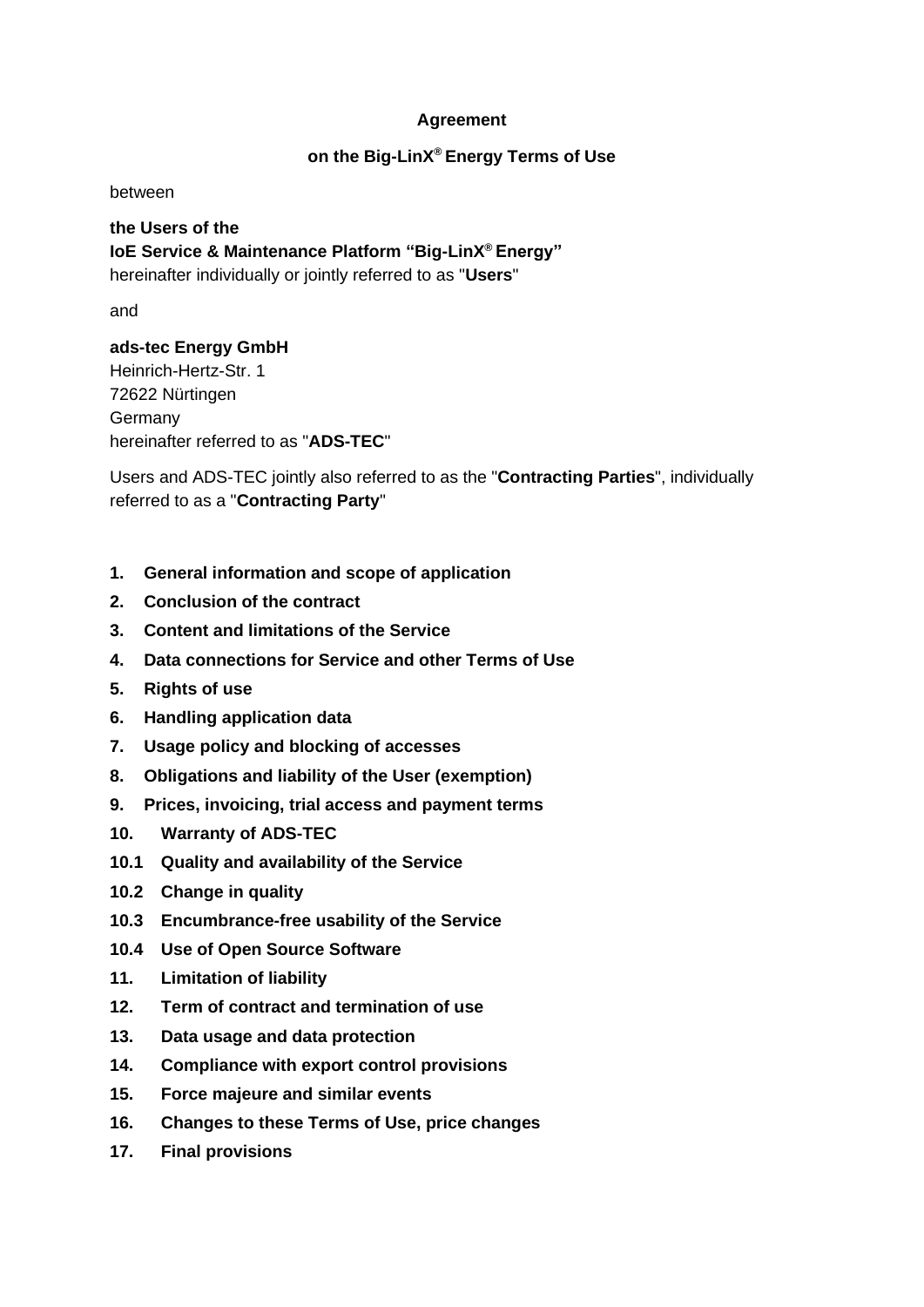### <span id="page-1-0"></span>**1. General information and scope of application**

- 1.1 ADS-TEC is a supplier of a wide range of battery storage systems for operational applications in the entire field of energy management, spanning from smart charging solutions for the e-mobility of the future to high-performance systems for industrial plants and infrastructures. For integrating its products into complex "Internet of Energy" (IoE) architectures in local and global networks, ADS-TEC provides "Big-LinX® Energy", an IoE Service & Maintenance Platform (hereinafter referred to as "**Service**"). The Service can be accessed via web-based, User-side telecommunications connection. With its integrated infrastructure and platform services and applications, the Service enables easy and secure remote operation and maintenance of the connected battery storage systems.
- 1.2 This Agreement governs the right to use the Service provided by ADS-TEC as well as access to the Service and content thereof (hereinafter "**the Terms of Use**" or "**these Terms of Use**").
- 1.3 The use of the Service is exclusively subject to these Terms of Use and individual agreements made with the User in specific cases. Unless otherwise agreed, these Terms of Use shall also apply if no further reference is made to them upon the conclusion of a contract or subsequent amendments or additions thereto.
- 1.4 Any deviating, conflicting or supplementary clauses or general or special terms and conditions of (purchase) of the User shall not become part of the contract even if the User places them for inclusion and ADS-TEC does not separately contradict their inclusion, unless ADS-TEC has expressly agreed to the validity of such conditions by an authorized representative.

### <span id="page-1-1"></span>**2. Conclusion of the contract**

- 2.1 The User may obtain permission to use the Service from ADS-TEC only.
- 2.2 A contract with ADS-TEC subject to these Terms of Use may only be concluded by someone, who
	- (a) intends to use the Service solely for their own commercial or professional purposes;

(b) has its registered office or establishment within the territory of the European Union, of another Contracting State to the European Economic Area, the United Kingdom and Switzerland;

(c) is legally capable and of legal age or is legally represented by a legal or fiscal representative or duly authorized representative,

(d) does not operate, maintain or participate in any undertaking developing, offering or selling services that are essentially similar to the Service here; and

(e) has not already been excluded from use once by permanent blocking of his access authorization.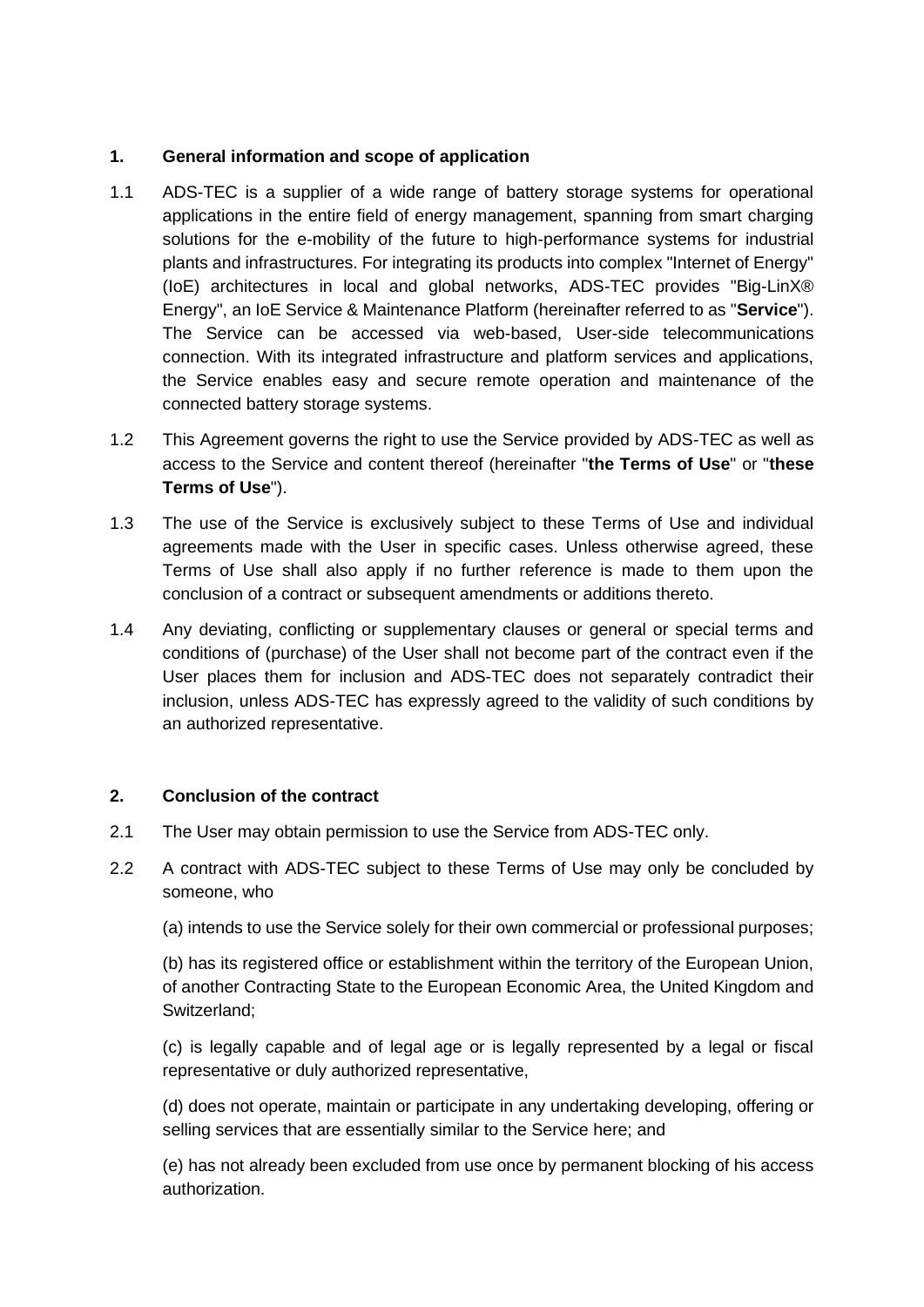- 2.3 ADS-TEC may require proof of specific or all of the above conditions. ADS-TEC reserves the right to review, and decides on the conclusion of a contract at its own discretion.
- 2.4 A contract is concluded between ADS-TEC and the User on the rights of use of the Service (hereinafter "**License Agreement**"):
	- (a) by mutual signing of a written agreement, to which the Terms of Use are attached and/or in which reference is made to the applicability of the Terms of Use; or
	- (b) by accepting an offer made by ADS-TEC, to which the Terms of Use are attached and/or in which reference is made to the applicability of the Terms of Use; or
	- (c) after the User has completed the registration process for the Service in full on the web portal of ADS-TEC, thereby submitting an offer to ADS-TEC for the conclusion of a separate License Agreement, based on these Terms of Use. A notification automatically sent in the registration process about the receipt of the registration data does not constitute a declaration of acceptance by ADS-TEC, but serves only to verify and confirm this data by the User. ADS-TEC accepts the offer made by the User by way of activation of access to the Service or by explicit notification to the User.
- 2.5 The User may only register once for the Service. Its registration, the License Agreement and the User account together with access data are not transferable.

### <span id="page-2-0"></span>**3. Content and limitations of the Service**

- 3.1 The basic components of the Service are set out in the Big-Lin $X^{\circ}$  Energy Service description according to **Annex 1**. Further components and other services must be agreed separately according to the subject matter and scope of the Service. For the agreed Service, the User is given access to electronic user documentation in the form of online help. The User is also entitled to use ADS-TEC's User support to a reasonable extent.
- 3.2 The Service and its contents can be accessed via a web portal and various web services. The User must create the necessary telecommunications connection and the hardware and system environment required for use. These are not part of the services provided by ADS-TEC. In this respect, interface is the respective data transfer point (router output) of the server used by ADS-TEC for the telecommunications network.
- 3.3 The content available within the scope of the Service partly does not originate from ADS-TEC itself, but from customers and other third parties (hereinafter collectively referred to as "**Third-Party Content**"). ADS-TEC does not carry out any checks on completeness, correctness, legality or up-to-dateness of Third-Party Contents and therefore, does not assume any responsibility or guarantee for the completeness, correctness, legality and up-to-dateness of the Third-Party Contents and does not adopt these as its own. This also applies to the quality of the Third-Party Contents and their suitability for a particular purpose.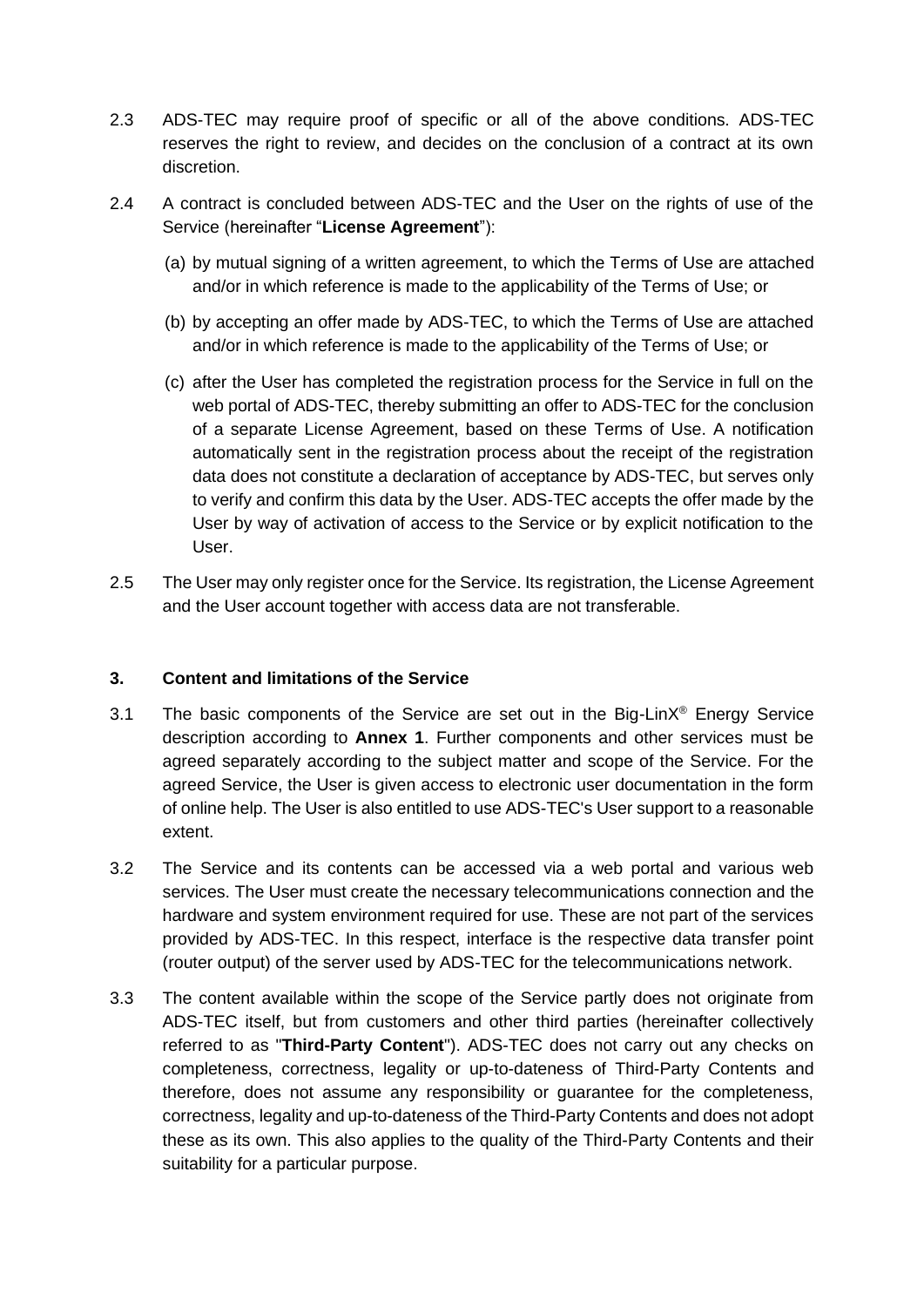3.4 Other services in connection with the initial setup, configuration and parametrization of the Service as well as its subsequent use, which go beyond the content or scope of User support, shall be provided to the User solely on the basis of a contract to be separately concluded and remunerated with the User or its customers. In doing so, ADS-TEC can use the help of third parties or affiliated companies in fulfilling the contract.

## <span id="page-3-0"></span>**4. Data connections for Service and other Terms of Use**

4.1 The intended use of the Service and its contents requires a transport-encrypted data connection between the Service, on the one hand, and the User and target networks, on the other. In the User network, the User or a person authorized by it must also authenticate itself as an authorized access person, optionally by entering a second authentication feature.

In this way, data and control commands can be exchanged between network devices of the User and target network, and data and control commands can be stored, managed and used within the Service. For certain functionalities, an additional backup of the data connection is provided by activating a VPN tunnel or a special transmission protocol between the respective data transfer points.

- 4.2 For the above purposes, ADS-TEC shall provide the User with the following requirements:
	- (a) identification data in the form of usernames, user passwords, PINS as well as smart cards or software certificates (hereinafter collectively referred to as "**Identification Data**") or prompts the User to create them during registration;
	- (b) web browser interfaces (APIs), VPN client software, firmware for compatible hardware products from ADS-TEC (hereinafter collectively referred to as "**Access Software**").

The User is responsible for their proper operation. Assistance from ADS-TEC in the form of online help and User support is not a User-specific solution and does not relieve the User from the obligation to safely handle the application, installation, operation and maintenance of the Access Software.

4.3 The use of third-party Access Software is not permitted. Insofar as the User has purchased hardware products from ADS-TEC (from ADS-TEC itself, in specialist dealers, from a system integrator, etc.) and their firmware for access, the provisions of the purchase agreement concluded when purchasing the product apply primarily. Moreover, ADS-TEC provides the Access Software for download via the web portal or, if necessary, on a portable storage medium. By downloading and installing the Access Software, the User acknowledges the applicability of these Terms of Use.

### <span id="page-3-1"></span>**5. Rights of Use**

**5.1 Granting of Rights of Use**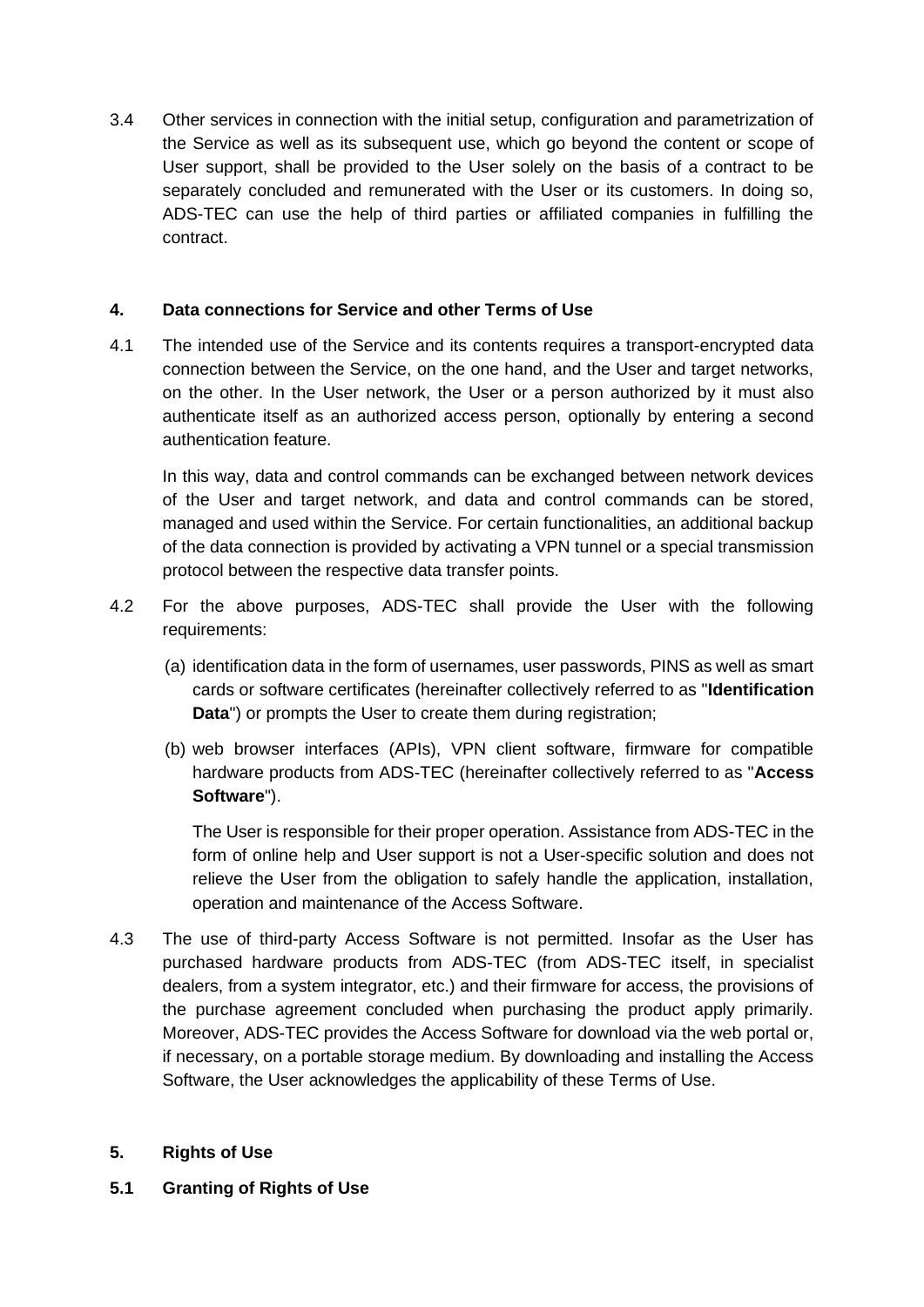- 5.1.1 ADS-TEC grants the User the non-exclusive, globally valid right of access to the Service, its content and the Access Software provided by ADS-TEC, limited to the term of this Agreement, in accordance with these Terms of Use. The User may not transfer this right or grant sub-licenses for it.
- 5.1.2 In the event that ADS-TEC makes new versions, updates, upgrades or other new supplies of the Service, its contents and/or Access Software available during the term of this Agreement, the above rights shall also apply to them.

### **5.2 Use of Access Software**

- 5.2.1 The Access Software provided by ADS-TEC may only be used for access to the Service. Only the interfaces expressly provided for this purpose may be used to connect the User's own network programs, services or databases.
- 5.2.2 The User shall have the right to revise or compile the Access Software only to the extent that ADS-TEC is prevented by applicable and mandatory statutory provisions from limiting this right of the User; otherwise, it is excluded.
- 5.2.3 With regard to any open source components, Clause 10.4 applies.

### **5.3 Use of available contents**

- 5.3.1 The contents available within the scope of the Service, including Third-party Contents, is mainly protected by copyright, trademark and competition law or other intellectual property rights and are owned by ADS-TEC, its customers or other third parties, who have made the respective contents available. The compilation of the contents within the Service is also protected by copyright. The User may only use these contents in accordance with these Terms of Use and in the defined purpose of use of the specific functionality.
- 5.3.2 Unless any other use is expressly permitted in these Terms of Use or within the scope of the Service description, or is made possible within the Service by means of a corresponding functionality, the available contents, in particular:
	- (a) may be accessed, displayed and used by the User exclusively for their own internal business purposes or for specific customer orders and for no other commercial purposes;
	- (b) may not be processed, altered, translated, presented, published, displayed, reproduced or disseminated by the User in whole or in part;
	- (c) may not be used by the User while removing or modifying copyright notices, logos and other marks or proprietary notices.
- 5.3.3 The User is furthermore entitled to download the available content and to print content only during the term of this Agreement and only as far as it is possible to download or print out within the Service as functionality (for example, by means of an export interface or a download button). The use of automated technical aids for downloading or printing such as interfaces, other software, bots or scripts is only permitted with the express prior consent of ADS-TEC.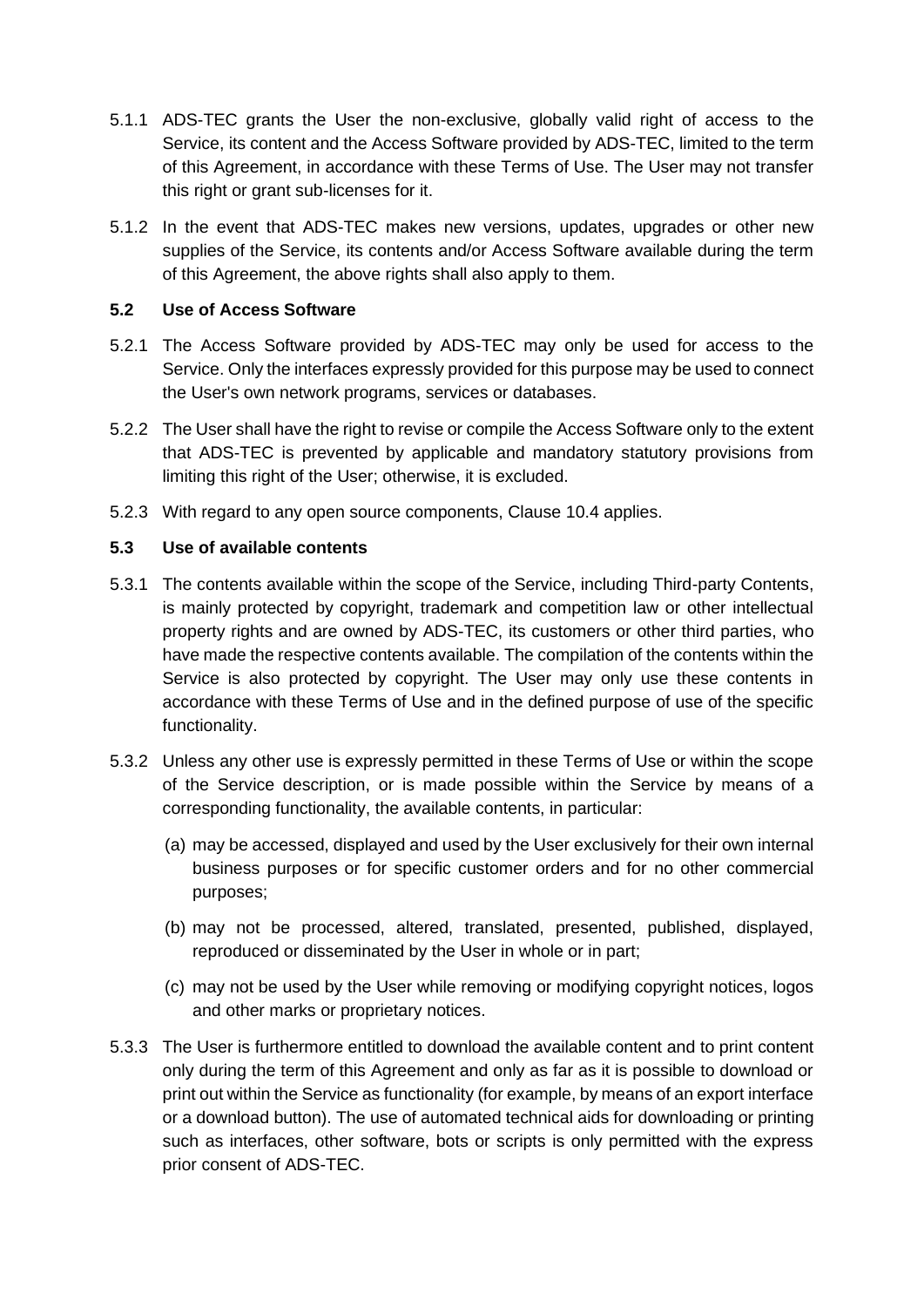5.3.4 If the User has properly downloaded or printed out content in accordance with the preceding paragraphs, the User shall be entitled to use it for its own commercial or professional purposes for an indefinite period of time and not exclusively. All other rights to the content remain with the original copyright holder.

### <span id="page-5-0"></span>**6. Handling Application Data**

- 6.1 The functionality of specific content of the Service allows the User to transmit, store and store information from network devices (in particular, sensor data and other status and/or legacy data of monitored machines, processes and equipment) to the Service, save it there, generate new information through the use of the Service (collectively referred to as the "**Application Data**") and make these Application Data available to third parties.
- 6.2 ADS-TEC does not claim any further rights of use to the transmitted Application Data beyond those required to provide and improve the respective functionality. For this limited purpose, the User grants ADS-TEC free of charge the non-exclusive, irrevocable and transferable right - unlimited in terms of time, territory and content - to exploit the Application Data online and offline, in particular to make it accessible via internet and mobile phone, to copy, distribute and process for the User's storage, push, backup, transmission or download processes.

The User ensures and declares to ADS-TEC that it is the sole owner of all rights in the Application Data transmitted by it to the Service or is otherwise entitled (e.g. through an effective permission of the rights holder) to upload the Application Data to the Service and to grant the rights of use and exploitation as described above. This applies, in particular, to third-party copyright, trademark or patent rights as well as commercial and/or competition law for performance rights and personal rights.

- 6.3 The User is responsible for ensuring that Application Data does not contain any confidential information and does not violate any confidentiality obligations.
- 6.4 The User is responsible for checking whether the Application Data has personal reference and, if necessary, fulfill its obligations under data protection law before uploading them to the Service, for example by entering into an agreement with ADS-TEC for data processing on behalf, in accordance with Art. 28 EU GDPR (General Data Protection Regulation) or other legal provisions. Insofar as personal data is collected, processed or otherwise used in the context of the use of the Service under the responsibility of the User, the same must especially ensure the existence of a legal permissive act and otherwise obtain the consent of the natural person concerned.
- 6.5 The User is responsible for regularly backing up Application Data in accordance with the significance of the data by creating, in particular, own backup copies in order to enable their reconstruction in the event of loss of Application Data. In doing so, the User is responsible for complying with the security and retention obligations imposed by law or under the contract.
- 6.6 Insofar as the User makes Application Data available to ADS-TEC or to ADS-TEC's service partners within the framework of agreed additional services (for example, to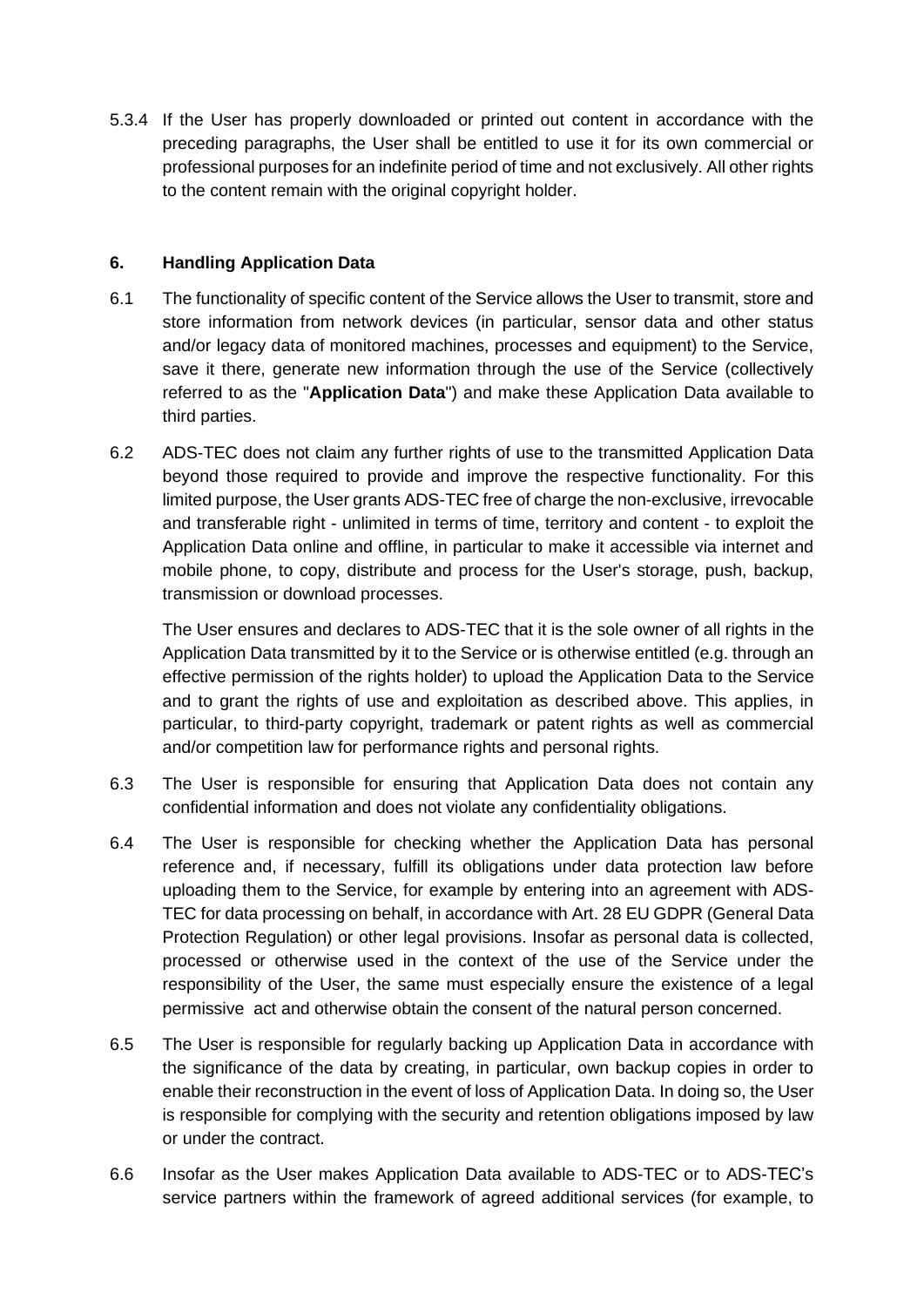carry out monitoring and/or servicing orders), the User grants the respective contractor a simple, free-of-charge, right to use this Application Data, limited in terms of content, territory and time in accordance with the order, within the framework of the respective contractual relationship.

- 6.7 To the extent that it is possible to remove set Application Data fully from the Service, the right of use and exploitation granted in clause 6.5 shall lapse with the deletion of the Application Data with effect for the future. However, ADS-TEC remains entitled to retain copies created for security and/or evidence purposes. The rights of use that the User has granted to ADS-TEC's service partners as part of his orders shall also remain unaffected.
- 6.8 ADS-TEC reserves the right to refuse the setting of Application Data and/or to block or remove Application Data that has already been set, provided that the setting of the Application Data by the User or the set Application Data has itself resulted in a violation of these Terms of Use or there are concrete indications that there will be a serious breach. ADS-TEC will take into account the legitimate interests of the User and choose the mildest means to defend the violation.

## <span id="page-6-0"></span>**7. Usage policy and blocking of accesses**

- 7.1 The User is prohibited from any activity on or in connection with the Service that violates applicable law, infringes the rights of third parties, disregards the purpose of the Service or jeopardizes its functionality. In particular, the User is prohibited from the following actions:
	- − setting up, distributing, offering and advertising in violation of data protection law and/or other law and/or fraudulent content, services and/or products;
	- − the use, provision and dissemination of content, services and/or products that are protected by law or encumbered against rights of third parties (such as copyrights), without being expressly entitled to do so;
	- − storing, publishing and/or transmitting information that infringes the rights of third parties, in particular patents, trademarks, copyrights or ancillary rights, trade secrets, personal rights or proprietary rights;
	- giving instructions on prohibited manipulation of technical facilities;
	- − any action likely to interfere with the smooth operation of the Service, in particular excessive load on IT systems;
	- − the dissemination and/or public reproduction of content available within the Service, except as expressly permitted by the respective author or expressly made available as functionality within the Service;
	- − any action aimed at modifying the software or other technology provided by the Service, creating derivative works based on it, or using it to develop a software or other technology that has the same primary function as the Service or specific components thereof. In particular, the Service must not be used as a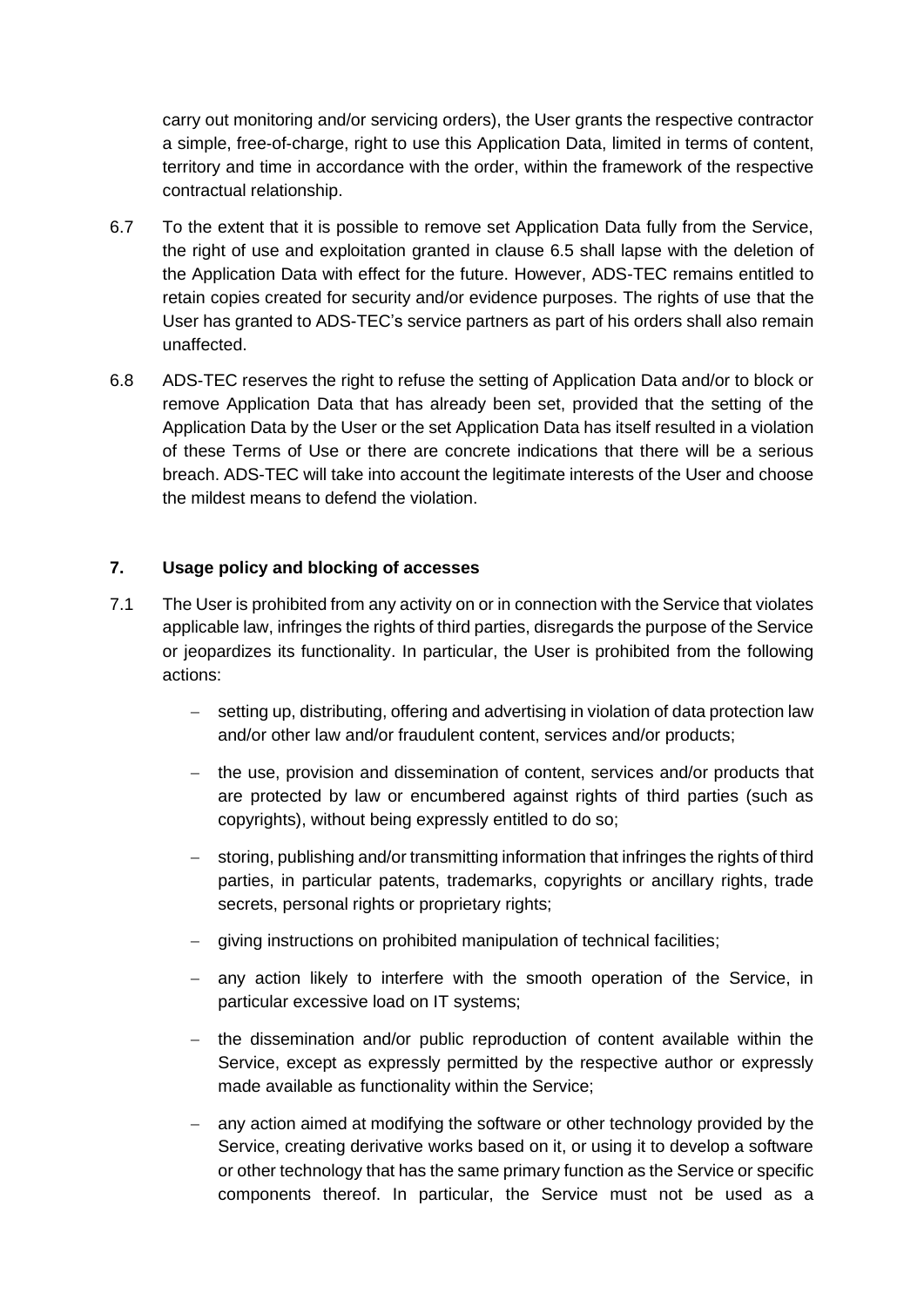development or test process aimed at developing a similar software or other similar technology or determining whether such software or technology works similarly to components of the Service.

- 7.2 The User acknowledges and shall admit that its usage activities may be monitored according to the legally permitted scope of the German Telemedia Act and the Federal Data Protection Act or a legal obligation of ADS-TEC may exist in this regard. This may also include the logging and evaluation of IP connection data in the event of a concrete suspicion of violation of these Terms of Use and/or in the event of a concrete suspicion of the existence of another unlawful act or crime.
- 7.3 ADS-TEC is entitled, at its sole discretion, to temporarily or permanently block the User's access to the Service in whole or in part, if there are concrete indications that the User violates or has violated these Terms and/or Applicable Law or if ADS-TEC has any other legitimate interest in blocking. When deciding on a blocking and its time limit, ADS-TEC shall take due account of the legitimate interests of the User. If the User repeatedly breaches these conditions, ADS-TEC reserves the right to permanently block the User's access and permanently exclude it from the future use of the Service.
- 7.4 In the event of temporary or permanent blocking of the User's right to access, ADS-TEC shall notify the User of this by e-mail. In the event of a temporary blocking, the access authorization will be reactivated after the expiration of the blocking period or the reason for blocking has finally ceased to exist, and the User will be notified of this by ADS-TEC by e-mail. For the duration of the blocking period, ADS-TEC is exempt from its obligation to perform, but retains the right to a non-usage-related remuneration. A permanently blocked access authorization cannot be restored.

## <span id="page-7-0"></span>**8. Obligations and Liability of the User (Indemnification)**

- 8.1 The User must create all requirements and fulfill all obligations that are necessary for the implementation and execution of the License Agreement. Information provided when registering a User account must be complete and correct.
- 8.2 In particular, the User must always keep the Access Software it uses up to date and to download and install the software and firmware updates provided by ADS-TEC.
- 8.3 The User shall take the necessary precautions to prevent the use of the Service and the Access Software by unauthorized persons. In particular, the User shall keep confidential the Identification Data provided to it or prompted by it, protect such data by means of appropriate technical and organizational measures against access by unauthorized third parties and not pass it on to third parties other than the persons authorized by it. The User shall notify ADS-TEC immediately if there is a suspicion that the Identification Data could have become known to unauthorized persons or there is risk of it becoming known.
- 8.4 To the extent that the persons authorized by the User belong to an affiliated or a thirdparty company (e.g. a customer), the User shall first impose all obligations and restrictions under these Terms of Use by contract and ensure that the obligations and limitations can also be enforced by ADS-TEC without limiting the User's own liability. In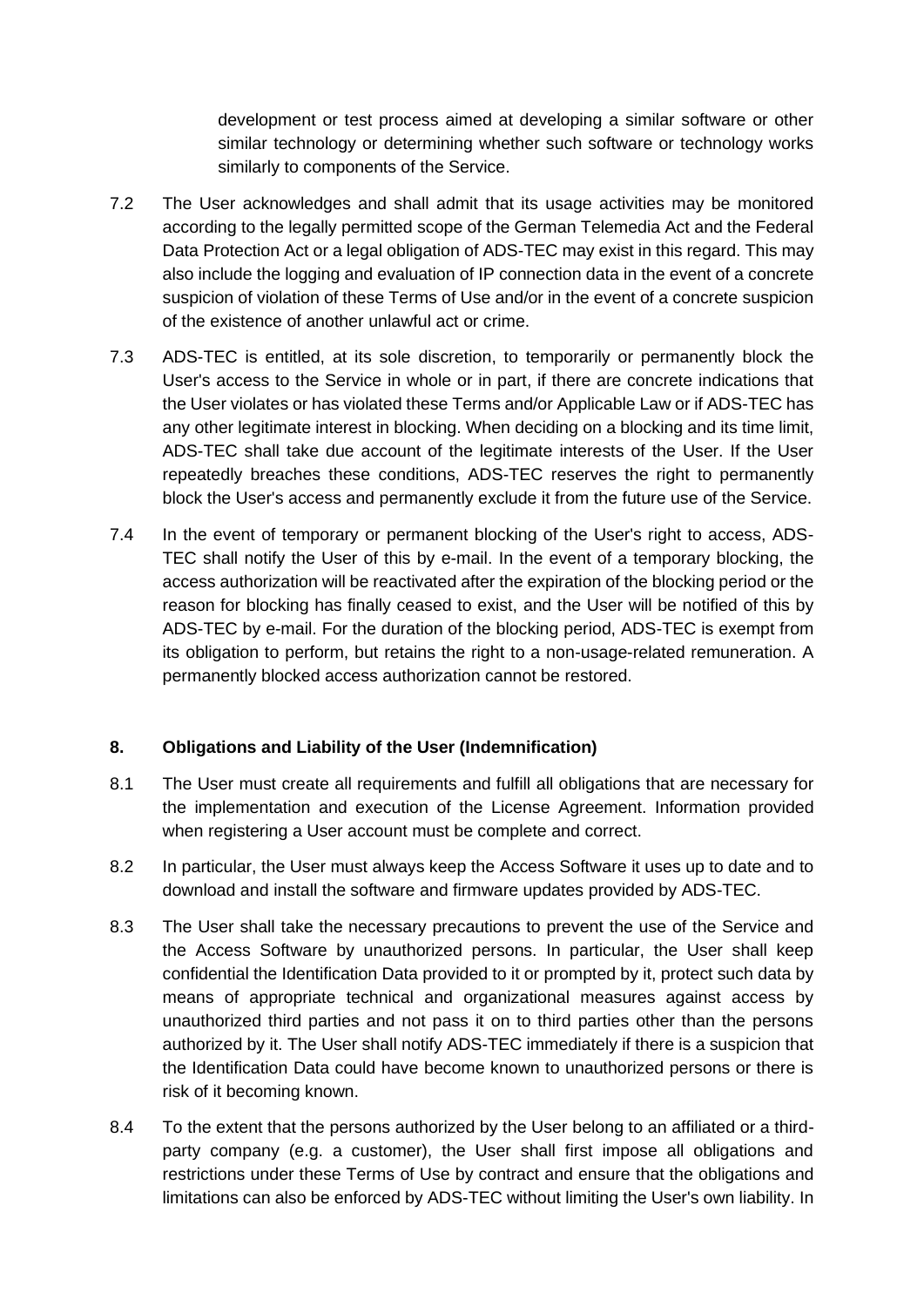general, the User must contractually obligate all persons authorized by it to comply with the provisions of these Terms of Use. The User is liable to ADS-TEC for the actions of the companies engaged by it and authorized persons as for its own.

- 8.5 The User shall indemnify ADS-TEC from and against all claims brought against ADS-TEC by third parties due to a culpable use of the Service, its contents and/or the Access Software by the User or which was otherwise culpably caused by the User due to data protection law, copyright or other legal violations in the context of the use of the Service by the User.
- 8.6 Before setting data and information on the Service, the User will perform an anti-virus check, which will carry out an ongoing security check by the User to establish a data connection to the Service and use only the state-of-the-art virus protection and antispyware programs. The User shall indemnify ADS-TEC from and against all claims made against ADS-TEC by third parties due to the non-observance of the above obligations by the User.

# <span id="page-8-0"></span>**9. Prices, invoicing, trial access and payment terms**

# **9.1 Usage fee**

During the term of the contract, the User shall pay the agreed usage fee as consideration for the possibility of accessing the Service. The amount of the usage fee depends on the components of the Service agreed with the User and the customization of the services provided by ADS-TEC. The usage fee consists of a fixed, non-usagerelated basis component ("**Basic Fee**") and of the agreed variable components ("**Variable Fees**").

Prices are quoted with net amounts in EUR and are exclusive of value added tax at the rate in force at the time of the provision of Services, if any. Clause 16 shall apply to any price changes.

## **9.2 Basic fee**

The Basic Fee shall be due for payment and chargeable on the contract's Effective Date (see Clause 12.1) and, if applicable, on commencement of each Renewal Period (see Clause 12.2), to be paid in advance for the entire 12-month period, without the User making any deduction.

## **9.3 Variable fees**

Variable fees may, in particular, exist in usage-related prices as well as in prices for one-off or time-bound additional services from ADS-TEC, which go beyond the basic components (see Clause 3.1).

ADS-TEC calculates the variable fees at regular intervals (at least annually) subsequently (hereinafter referred to as "**Billing Period**"). Billing can be done electronically by sending the invoice exclusively by e-mail. The User may cancel timebound additional services with effect as of the end of a Billing Period or choose a reduced range of services, thus reducing the Variable Fees accordingly. For this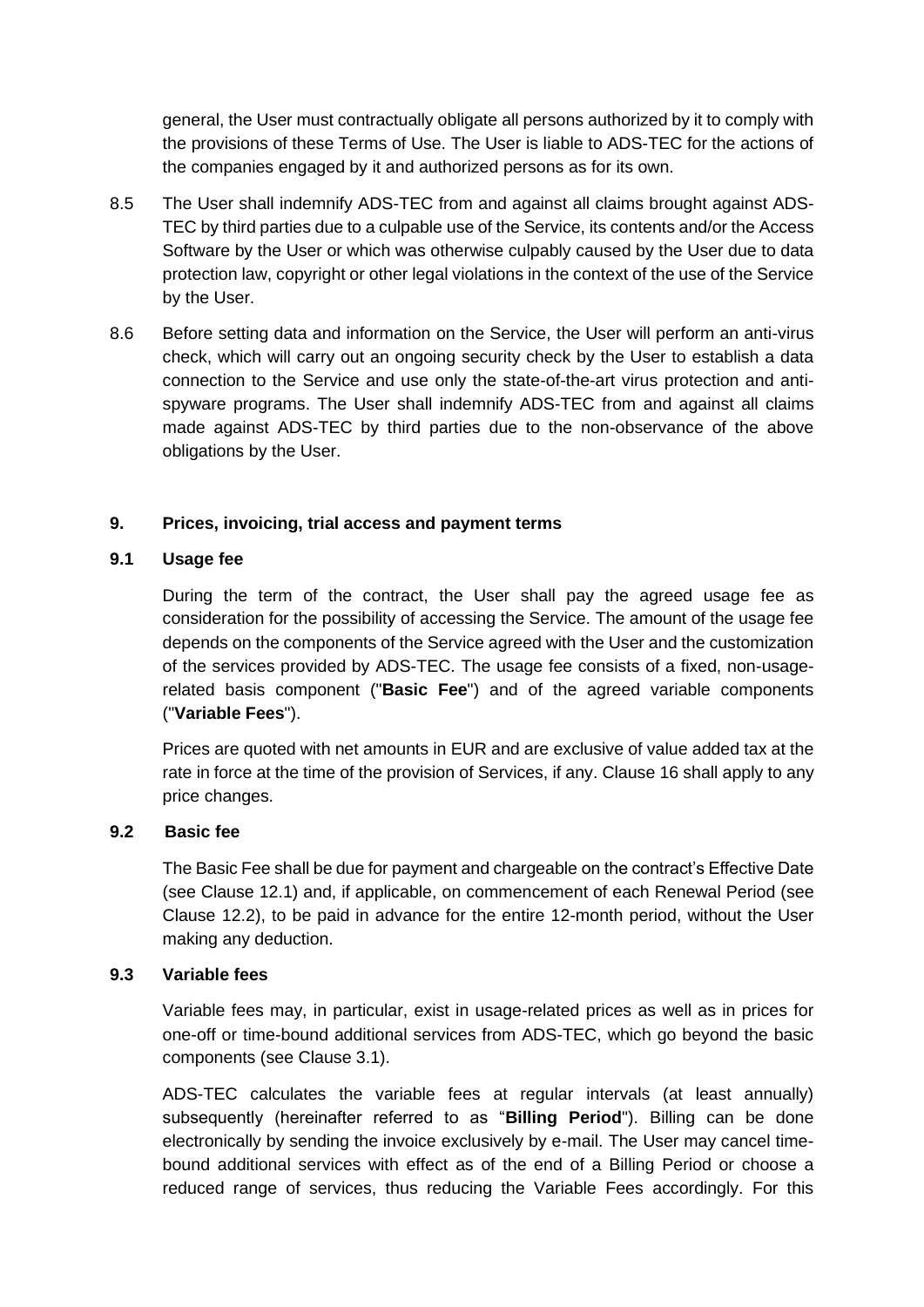purpose, the User must notify its request in writing (e.g. by e-mail or fax) with a period of four (4) weeks before the date of the desired change. Accordingly, the User should proceed if it wishes further time-bound additional services or an increased scope of services.

### **9.4 Free trial access**

If the User had not previously entered into a License Agreement for the Service, it can agree to a free trial access with ADS-TEC at the beginning for a limited period of time; it can be terminated at any time with immediate effect. This should give it the opportunity to test the Service as well as its functionalities and content free of charge. ADS-TEC is entitled, at its sole discretion, to exclude specific functionalities and content from the availability for the duration of the free trial access or to only make it available in part.

For determining a previous License Agreement, ADS-TEC is entitled to use information provided by the User in the context of a previous License Agreement, such as the device ID, payment details or e-mail address.

After the free trial access has expired, this automatically turns into a contract for charge, unless the User has terminated it before the end of the free trial access.

### **9.5 Payment terms**

Invoice amounts must be paid within 14 calendar days without any deductions. If the User defaults entirely or with a substantial part with the payment of the usage fee after expiration of this period, ADS-TEC shall be entitled to temporarily block access after a reasonable period of grace has expired.

## <span id="page-9-0"></span>**10. Warranty of ADS-TEC**

### <span id="page-9-1"></span>**10.1 Quality and availability of the Service**

- 10.1.1 ADS-TEC provides the Service with the condition as described in these Terms of Use and its appendices or as otherwise agreed specifically with the User in a specific case and in its suitability limited to the scope of use agreed upon. Unless otherwise stated or agreed upon there, ADS-TEC does not guarantee the availability of the Service and ADS-TEC does not assure any specific condition or functionality beyond the existence of the essential functions agreed upon.
- 10.1.2 In particular, information in brochures and in the Service descriptions or User instructions provided by ADS-TEC merely serve as an approximate description of the Service and its contents and do not constitute guaranteed quality characteristics, unless the agreed scope of use requires precise consistency.
- 10.1.3 The User understands and agrees that services with complex system and application contents cannot be entirely error-free and uninterrupted. The User shall only be entitled to the rights of defects in the event of insufficient quality or functionality of the Service in the event of material deviations or major functional impairments. In particular, a significant functional impairment cannot be based on this if and to the extent that the availability of the Service to the User is temporarily interrupted or limited for the purpose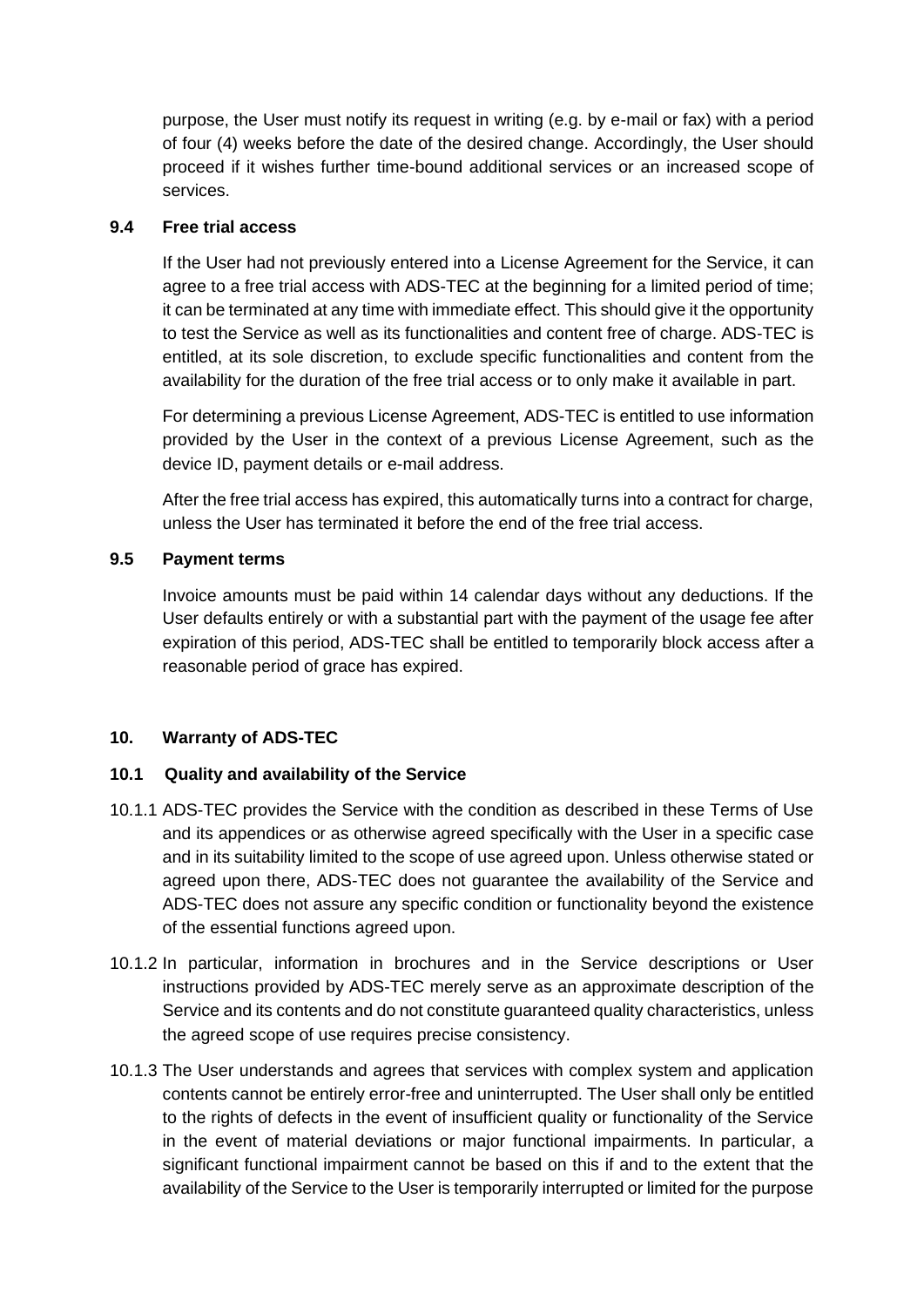of correcting errors and other faults from the area of responsibility of ADS-TEC as well as improving functionalities within planned periods and, depending on the situation, in advance as far as possible. These times are also generally disregarded when assessing any availability commitments.

- 10.1.4 Furthermore, the User is not entitled to any rights in respect of material defects in the past insofar as ADS-TEC was not aware of a material defect, but the User has identified the material defect and has not immediately notified ADS-TEC of the same and the impossibility of the subsequent elimination is based on this.
- 10.1.5 Insofar as the User is entitled to rights in respect of material defects due to insufficient quality or functionality of the Service, its contents or the Access Software, ADS-TEC is entitled - at its own discretion - to have the material defects rectified by means of repair, replacement delivery or service, provision of bug-fixes or a workaround, in the case of software, also by provision of a new version (collectively referred to as "**Subsequent Performance**"), unless the Subsequent Performance involves disproportionate or uneconomic costs or is technically impracticable as a whole or in terms of specific measures.

### <span id="page-10-0"></span>**10.2 Change in quality**

- 10.2.1 ADS-TEC reserves the right to modify its services at any time to the extent reasonable for the User. A change is reasonable, in particular, if and insofar as
	- a) any input services required by third parties for the performance of the Service are no longer available at reasonable terms or not at all;
	- b) new legal or regulatory demands so require;
	- c) the agreed services no longer comply with the current state of the art, the applicable security regulations or the requirements of data protection or their operational capability is no longer guaranteed;
	- d) the change is advantageous for the User.
- 10.2.2 ADS-TEC shall inform the User of any changes in advance. Amendments shall be considered approved if the User does not terminate the License Agreement in writing or by e-mail within four (4) weeks of receipt of the notification of change. The User will be informed separately of this in the change notice.
- 10.2.3 In the case of updates and changes, the User's rights in respect of material defects shall be limited to the new performance characteristics of the update or to the modifications compared to the previous version.

### <span id="page-10-1"></span>**10.3 Encumbrance-free usability of the Service**

10.3.1 If the User is affected by conflicting rights of third parties in the exercise of the agreed scope of use, ADS-TEC may, at its sole discretion, decide to defend alleged third-party claims against the User for infringement of their rights in connection with the agreed scope of use. The User is obliged to inform ADS-TEC immediately upon becoming aware of claims by third parties and to assist in such a defense.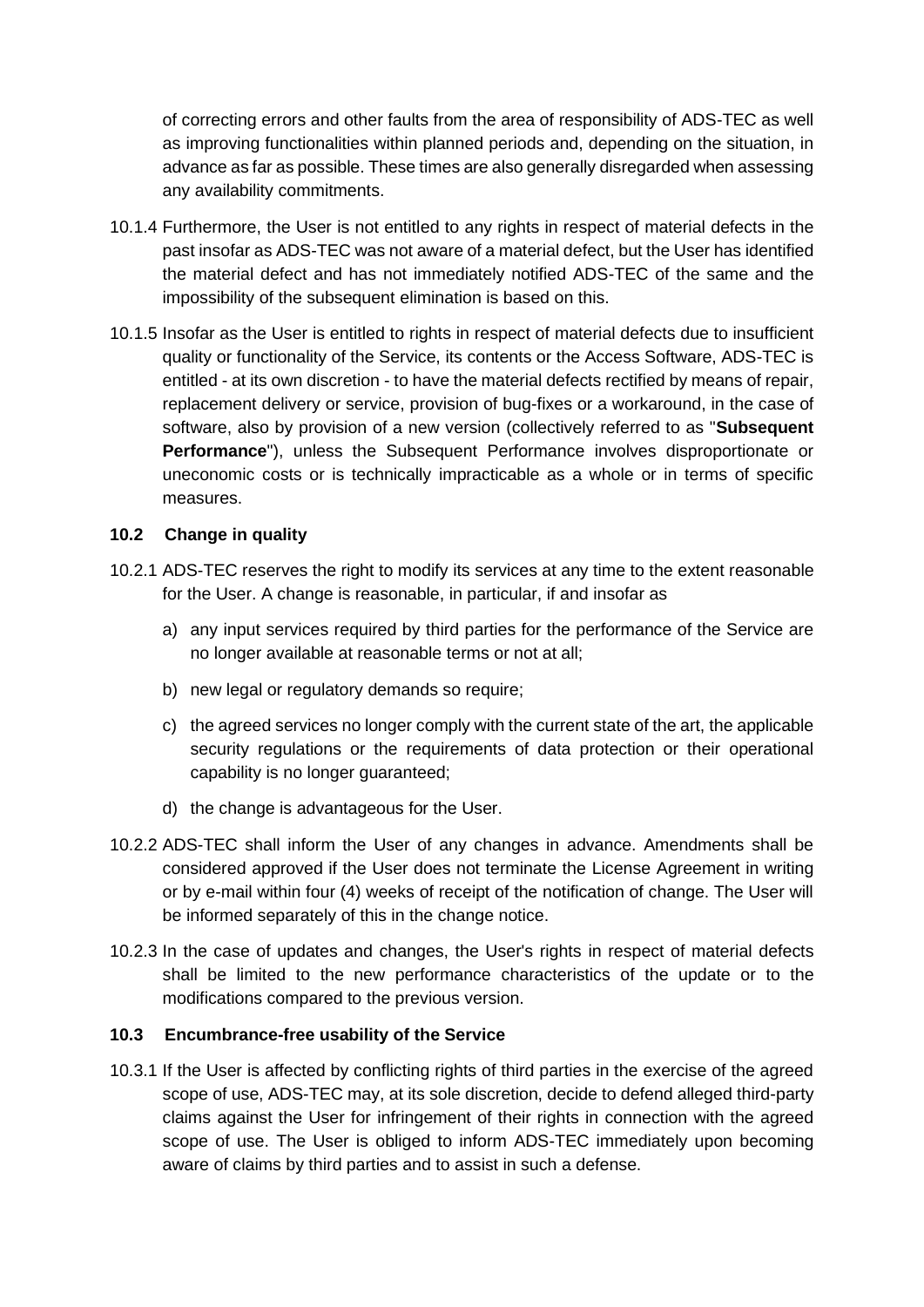10.3.2 If ADS-TEC does not decide to defend itself against third-party claims, the User is free to defend itself and to have ADS-TEC support it. ADS-TEC shall also have the option of eliminating the impairment of use due to asserted or threatened third-party claims by ADS-TEC modifying or replacing the affected part of its services at its own expense to the extent that this is reasonable for the User or provides the User with sufficient rights of use at its own expense. If the Service can neither be modified nor changed at economic costs, nor if the User can be provided with the right to use the Service at economic conditions, both Contracting Parties are entitled to terminate the Agreement without notice.

## <span id="page-11-0"></span>**10.4 Use of Open Source Software**

- 10.4.1 The User is aware and agrees that when using the Service and Access Software, Open Source Software ("**OSS**") may be used, which is provided in association with ADS-TEC's Service. Any OSS provided within the association may be subject to separate Terms of Use, which must be applied in whole or in part to the OSS ("**Open Source License Terms**"). In this case, OSS will only be subject to the respective separate Open Source License Terms and Conditions and not these Terms of Use.
- 10.4.2 Open Source License Terms generally stipulate that the use of OSS is disclosed and the rights of use on OSS are sub-licensed accordingly. To meet these requirements, ADS-TEC displays an overview of the open source license terms in a proper form, usually in a designated "Readme" text file within the respective directory or via a link indicated on the respective performance data sheet ("OSS overview"). The OSS overview includes a table listing of all software components, if any, subject to the Open Source License Terms and Conditions, the right to use the OSS and, if applicable, the wording of the respective Open Source License Terms and Conditions. The User is obligated to comply with the provisions of the Open Source License Terms and Conditions when using the Service and the Access Software.
- 10.4.3 However, any liability of ADS-TEC to the User due to incorrect handling of OSS is subject to the restrictions according to Clause 11.

## <span id="page-11-1"></span>**11. Limitation of liability**

- 11.1 In the context of the use of the Service, its contents and the Access Software, ADS-TEC is exclusively and definitively liable vis-à-vis the User - irrespective of the legal basis, both for damages and reimbursement of expenses (hereinafter referred to as "**Damages**") - in accordance with the following provisions:
	- a) ADS-TEC is fully liable for Damages caused intentionally or through gross negligence;
	- b) ADS-TEC is liable for Damages resulting from the non-observance of any guarantees given in writing to the extent covered by the purpose of the guarantee and identifiable for ADS-TEC when it was submitted;
	- c) in cases of product liability, ADS-TEC is liable in accordance with the Product Liability Act;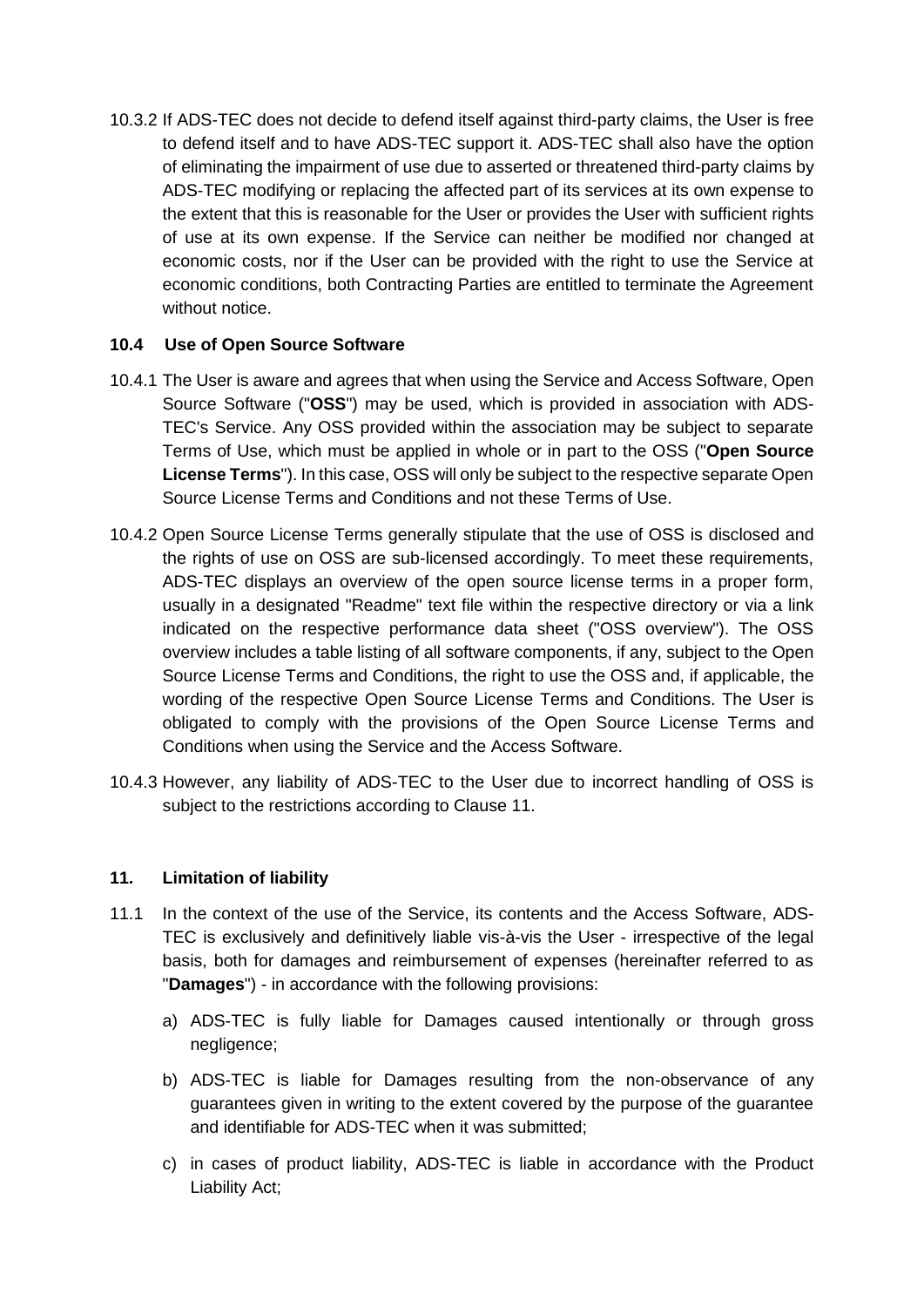- d) in the event of culpable injury to a person's life, body or health, ADS-TEC is liable in accordance with the statutory provisions;
- e) in the case of other Damages caused by ADS-TEC simply negligently due to a violation of a Fundamental Contractual Obligation, ADS-TEC shall only be liable for such Damages that must typically be expected to occur within the framework of the License Agreement and limited to the amount of the usage fee, which was to be paid by the User in the twelve (12) months prior to the damage event (hereinafter "**Year of Contract**"). This maximum liability amount is not increased by the fact that in a previous Year of Contract the maximum liability amount was not exhausted. A **Fundamental Contractual Obligation** is an obligation whose fulfillment enables the proper performance of the contract in the first place, the violation of which jeopardizes the achievement of the purpose of the contract and on whose compliance the User may regularly rely on.
- f) There is no further liability of ADS-TEC. In particular, the inculpable liability for defects existing at the time of conclusion of the contract is excluded. Statutory limitations of liability (e.g. according to Section 44a TKG (Telecommunications Act)), which for the benefit of ADS-TEC deviate from the above liability provisions, remain unaffected.
- 11.2 The above limitations of liability shall also apply in the event of negligent breaches of duty by legal representatives, executives or vicarious agents of ADS-TEC as well as with regard to their fault. The above limitations of liability also apply to the personal liability of ADS-TEC employees, representatives and bodies.
- 11.3 In case of loss of data when using the Service and for its recovery, ADS-TEC shall only be liable if the conditions set out in Clause 11.1 above were met, insofar as the User would not have been able to avoid this loss through appropriate preventive measures, for example a regular data backup.

## <span id="page-12-0"></span>**12. Term of contract and termination of use**

- 12.1 The License Agreement shall take effect upon its execution date pursuant to Clause 2.4, or, if this event occurs later, as soon as the User has arranged for ADS-TEC to activate its access to the Service (hereinafter "**Effective Date**"). Its term depends on the agreed **Minimum Contract Term**, starting with the Effective Date.
- 12.2 Upon expiration of the Minimum Contract Term, the License Agreement shall be automatically extended by twelve (12) further months in each case (each a "**Renewal Period**"), unless one Contracting Party terminates the License Agreement by giving three (3) month's notice to the other Contracting Party in the settings of the Service or under observance of the written form (e.g. by e-mail) prior to the expiration of the Minimum Contract Term or of the respective Renewal Period (each a "**Termination Date**").
- 12.3 The right of either Contracting Party to extraordinary termination for good cause shall remain unaffected, as shall the termination rights otherwise granted to them in these Terms of Use.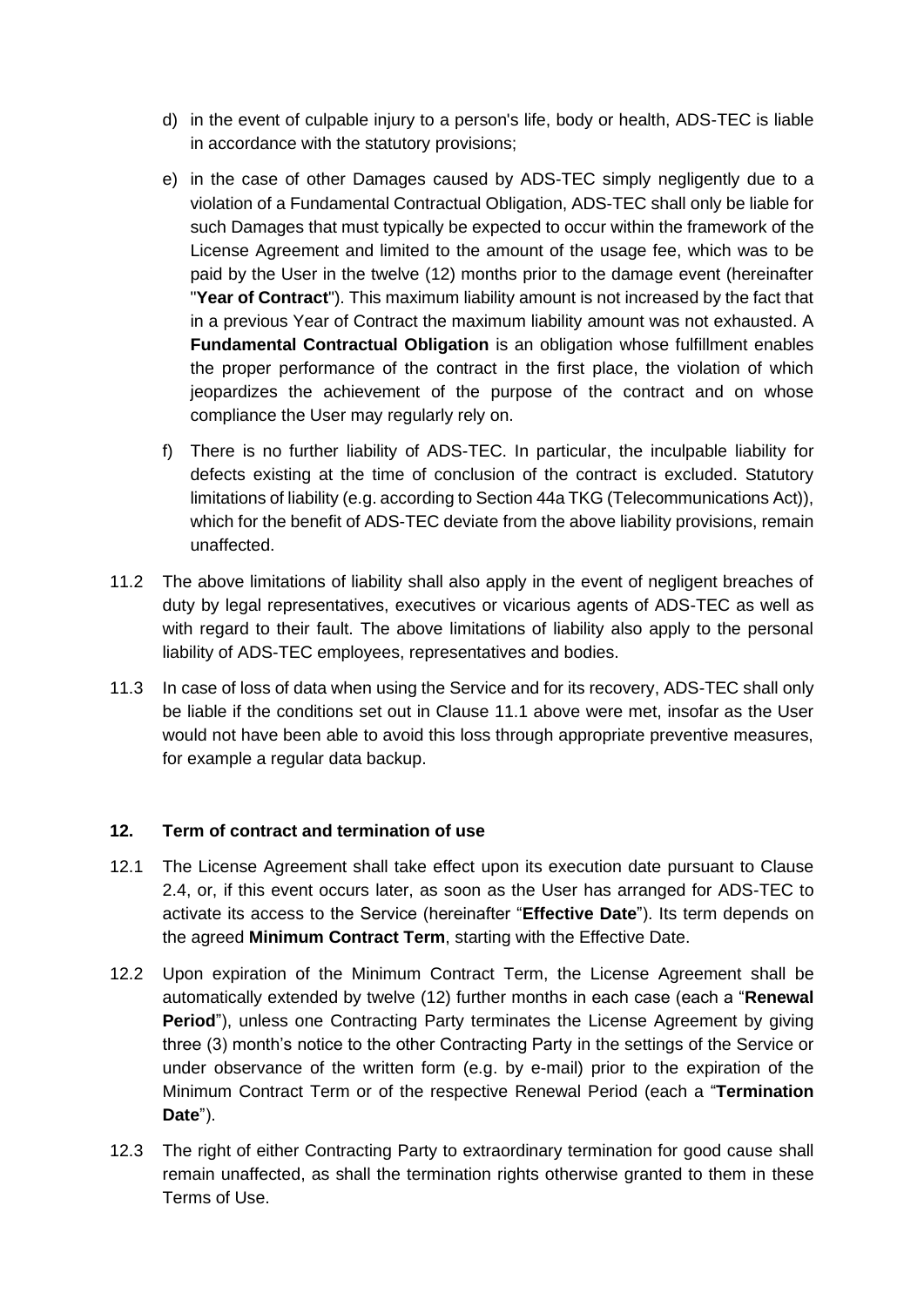12.4 Unless expressly provided for otherwise, all rights of use granted under these Terms of Use and the User's access to the Service shall cease on the Termination Date. With the expiration of 30 calendar days after the Termination Date and after expiration of any statutory retention periods, ADS-TEC is entitled to irretrievably delete all data originating from the contract execution. ADS-TEC shall notify the User of the impending deletion at least 14 calendar days in advance. The data protection regulations apply to personal data, which may also provide for a shorter period of time for deletion.

### <span id="page-13-0"></span>**13. Data usage and data protection**

- 13.1 ADS-TEC is entitled to process and exploit all information provided and generated by the User in connection with use of the Service, with the exception of personal data and Application Data (for the latter, Clause 6 shall apply) and further with the exception of data in which the User apparently has a confidentiality interest or which has been expressly designated as confidential to ADS-TEC, for any purposes beyond the contractual purpose, such as, without limitation, for statistical, analytical and internal purposes. This right is unlimited in time and irrevocable as well as unlimited in terms of territory and content.
- 13.2 If personal data are processed, ADS-TEC complies with the statutory data protection provisions. In this case, details of the data collected and their respective processing shall be provided in the privacy notices provided with the Service.

## <span id="page-13-1"></span>**14. Compliance with export control provisions**

- 14.1. When using the Service and sharing or making available its components and content to third parties (including between affiliated companies within the meaning of Section 15 German Stock Corporation Act, the User shall comply with the applicable national, multinational and international (Re-)export Control Laws, in particular the (re-)export control regulations of the Federal Republic of Germany, the European Union and the United States of America.
- 14.2. In doing so, the User must check, in particular, without limitation, and ensure by appropriate measures that:
	- − it does not violate a legally effective embargo, also taking into account any restrictions on domestic transactions and any circumvention bans;
	- − services and content provided by ADS-TEC are not intended for prohibited use or use subject to approval, such as ammunition-related, nuclear or weaponsrelated uses, and uses named in embargoes, unless required approvals are available;
	- − the rules of all relevant sanction lists of the European Union and the United States of America relating to commercial transactions with natural and legal persons referred to therein are complied with and that there is no abusive circumvention of national, multinational and international legislation.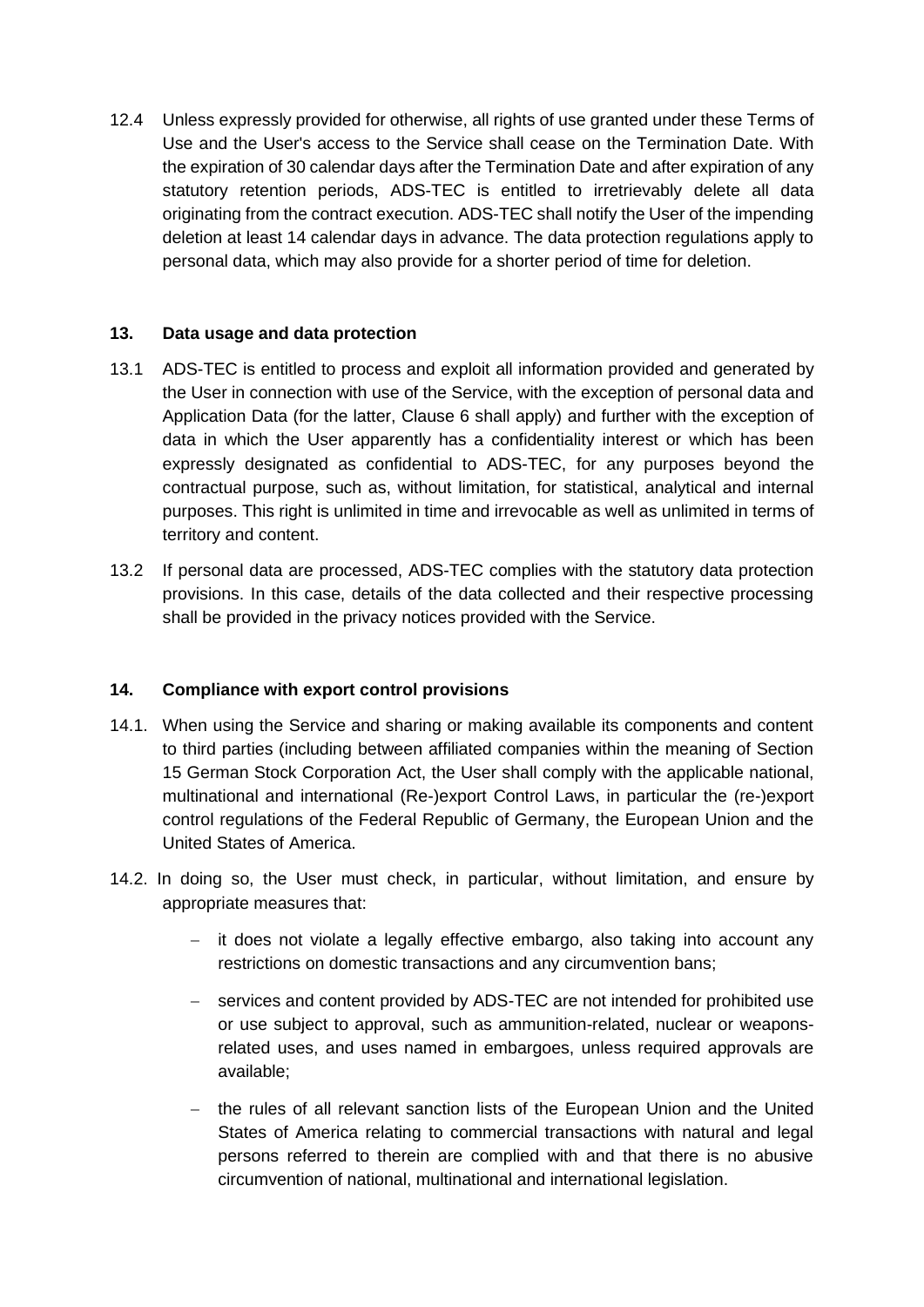- 14.3. Clause 8.5 shall apply mutatis mutandis with regard to the User's indemnity obligation against claims due to the non-observance of the above export control provisions.
- 14.4 The fulfillment of the contract by ADS-TEC is subject to the condition that there are no obstacles or disproportionate risks and expenses due to national, multinational or international regulations of foreign trade law, in particular prohibitions, licensing obligations, etc.

### <span id="page-14-0"></span>**15. Force majeure and similar events**

- 15.1 Events of force majeure which substantially impede or temporarily render impossible an obligation to perform under the License Agreement shall entitle either Contracting Party to postpone the performance of its obligation by the duration of the hindrance and an appropriate recovery period. Force majeure shall include, in particular, but not be limited to war, riot, fire, explosion, flood and other natural disasters, as well as terror.
- 15.2 Similar circumstances shall be deemed equivalent to force majeure insofar as they are unforeseeable, serious and not culpably caused, in particular labor disputes lasting more than six weeks, government ordinances and restraints, plagues - in the case of epidemic or pandemic situations, also precautions to contain the same - the failure or limitation of performance of communication networks or gateways of other operators as well as disruptions in the sphere of other telecommunications or service providers.
- 15.3 The Contracting Parties shall immediately notify such circumstances and the expected duration of such circumstances.

### <span id="page-14-1"></span>**16. Changes to these Terms of Use, price changes**

- 16.1. ADS-TEC reserves the right to change the Terms of Use of the Service at any time with effect even within the existing contract. The User shall be notified of such changes at least thirty (30) calendar days prior to the planned entry into force of the changes.
- 16.2. If the User does not object within thirty (30) days of receipt of the notification of change and continues to make use of the benefits provided with the Service even after expiration of the objection period, the changes shall be deemed to have been validly agreed upon from the expiration of the objection period. In the event of an objection, the license relationship shall be continued under the previously applicable terms and conditions. ADS-TEC reserves the right to terminate the license relationship in accordance with Clause 12 in the event of an objection. The User will be informed of its right of objection and the consequences in the notification of change.
- 16.3. ADS-TEC shall notify changes to the remuneration owed by the User in good time so that the User may duly terminate the license relationship in compliance with the contractually agreed notice period before the new remuneration comes into effect. If the User does not terminate after notification of the new remuneration and continues to make use the benefits provided with the Service after the change in remuneration has come into effect, the change in remuneration shall then become binding for the User.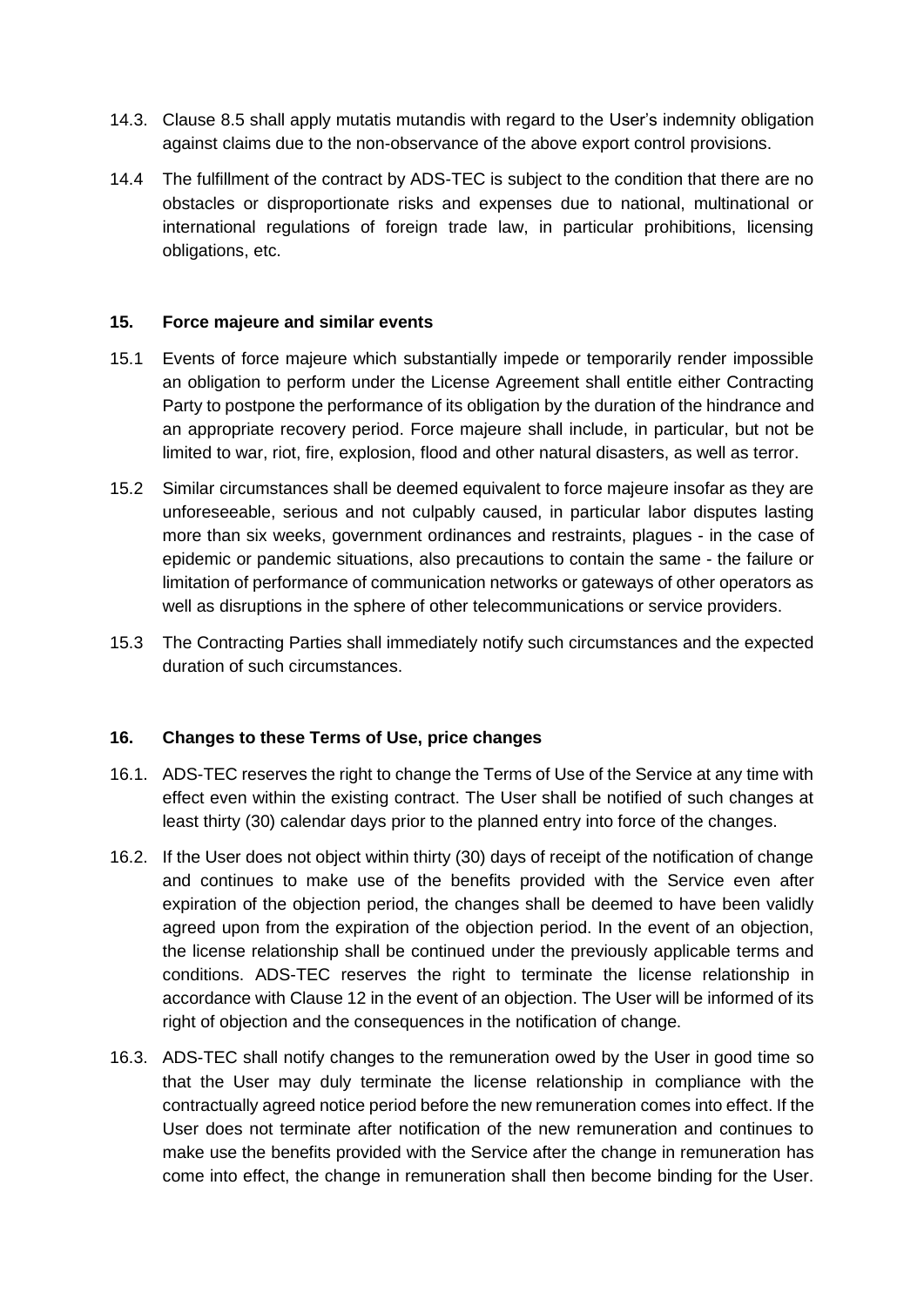In each notification of changes due to new remuneration, the User shall be informed separately of the consequences of the change and his right of termination.

16.4. In the event of changes in value added tax, ADS-TEC shall be entitled to adjust the remuneration corresponding to this change, without the existence of the aforementioned termination right.

### <span id="page-15-0"></span>**17. Final provisions**

- 17.1 German law shall apply to the contract, subject to the exclusion of its conflict of laws provisions and the UN Convention on Contracts for the International Sale of Goods (CISG).
- 17.2 Annexes to these Terms of Use, as amended from time to time, form part of the contract.
- 17.3 If the User is a merchant, a legal entity under public law or a special fund under public law, the exclusive place of jurisdiction is Stuttgart, Germany. However, ADS-TEC is also entitled to sue at the User's place of business.
- 17.4 Should any provision of these Terms of Use be or become invalid, the validity of the remaining provisions shall remain unaffected. In this case, the invalid provision shall be replaced by an admissible provision that most closely matches the economic purpose of the original, invalid provision. The foregoing shall apply mutatis mutandis to the closure of any contractual gaps.

### **Annex**

- Annex 1 - Big-LinX® Energy Description of Services (basic components)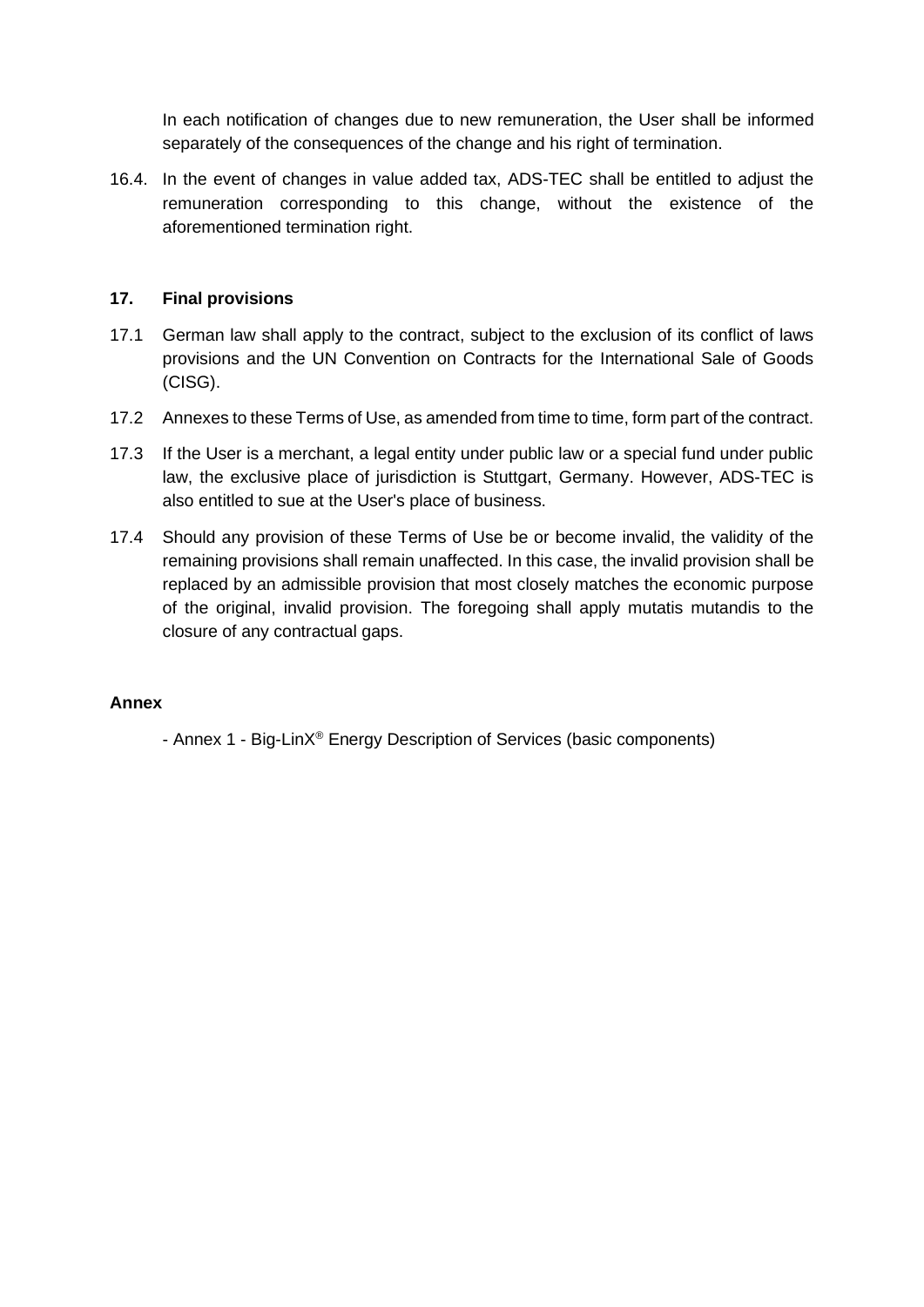

#### **The following services and functions are basic components\* of the Big-LinX Energy solution:**

#### **Web interface**

Web interface (accessible using any currently available browser) through which the User can log in with the Identification Data provided to him or her and has access to the following information and functions:

#### - **Home**

Overview of the functions mentioned below and presentation of ADS-TEC's news about the Big-LinX® Energy solution.

#### - **User management**

Overview and rights/management of users, groups and organizations.

➢ There are separate one-off charges for the one-time setup per user and for the purchase of smart card devices/readers and/or software certificates, if agreed.

#### - **Energy Systems management**

Overview and management of all registered Energy Systems based on the current system status and legacy values (**dashboard**).

- $\triangleright$  There is a separate monthly charge for each device activated in the Energy Systems management.
- ➢ There will be a separate one-off fee for the customer-specific device configuration (only IRF and only when using smart cards), if agreed.

#### - **Service desk**

The service desk also allows a VPN connection from Big-Lin $X^{\circledast}$  to the Energy Systems in order to access their local interface. The basic component is the setup of up to 10 simultaneous VPN connections from and to Big-LinX®.

- ➢ There is a separate monthly fee for each additional concurrent VPN connection, if agreed.
- ➢ A separate annual fee applies to the additional "China VPN Service" module, if agreed.

#### - **Support**

Download section for the local VPN Client and the applicable Terms of Use, contact details of the technical support for the Big-LinX® Energy solution.